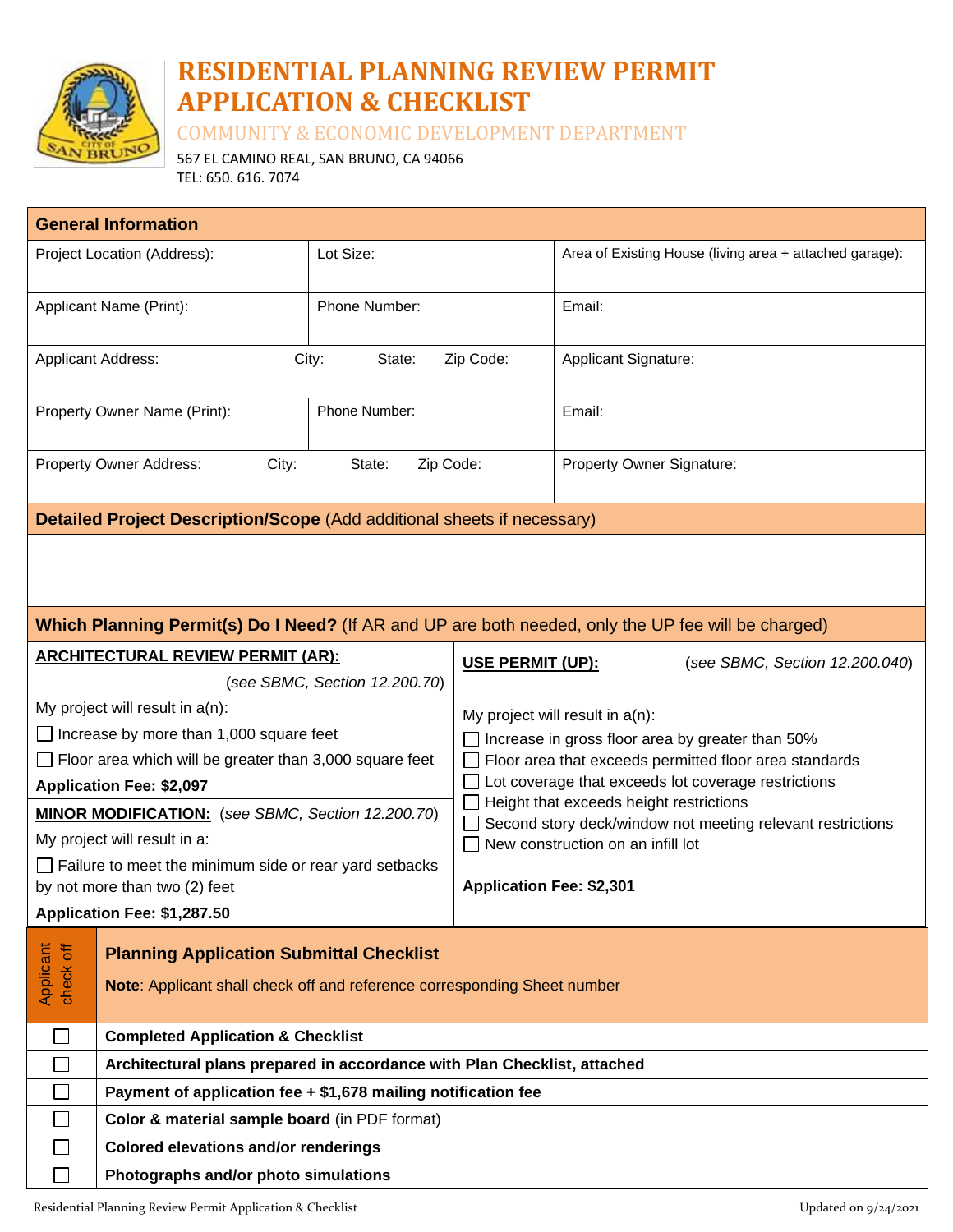# **OWNER / APPLICANT INDEMNIFICATION AGREEMENT**

**I hereby certify that the responses in this application are true to the best of my knowledge**. I hereby guarantee, as authorized agent for the applicant, owner, and project sponsors, that they individually and jointly assume full responsibility for all costs incurred by the City in processing this application. By signing below, the property owner consents that all information is true and accurate and to the processing of the application by the applicant and authorizes the applicant to comply with the requirements placed on the application by the City. A letter of authorization from the owner may be submitted in lieu of the property owner's signature.

As part of the application, the applicant and/or property owner agree to defend, indemnify, and hold harmless the City of San Bruno its agents, officers, council members, employees, boards, commissions, and Council from any and all claims, actions or proceedings brought against any of the foregoing individuals or entities, seeking to attack, set aside, void or annul any approval of the application or related decision, or the processing or adoption of any environmental documents or negative declarations which relate to the approval. This indemnification shall include, but is not limited to, all damages, costs, expenses, attorney fees or expert witness fees that may be awarded to the prevailing party arising out of or in connection with the approval of the application or related decision, whether or not there is concurrent, passive or active negligence on the part of the City, its agents, officers, council members, employees, boards, commissions, and Council. If for any reason any portion of this indemnification agreement is held to be void or unenforceable by a court of competent jurisdiction, the remainder of the agreement shall remain in full force and effect.

The City of San Bruno shall have the right to appear and defend its interest in any litigation arising from the approval of the application or any related decision through its City Attorney or outside counsel selected by the City Attorney. The applicant shall be required to reimburse the City for attorney's fees incurred by the City in connection with the litigation.

# **I have read and agree with all the above:**

|                | <b>X</b><br><b>Owner's Name (Print)</b>                                                                                                                                                                                                                                   | Owner's Signature<br><b>Date</b>                                                                                                                                                               |
|----------------|---------------------------------------------------------------------------------------------------------------------------------------------------------------------------------------------------------------------------------------------------------------------------|------------------------------------------------------------------------------------------------------------------------------------------------------------------------------------------------|
|                | <b>Applicant's Name (Print)</b>                                                                                                                                                                                                                                           | <b>Applicant's Signature</b>                                                                                                                                                                   |
|                | <b>PLAN CHECKLIST</b><br>Architectural Plan Set (1/8" = 1' scale or similar in PDF format) consists of following:                                                                                                                                                         |                                                                                                                                                                                                |
| Sheet<br>No.   | <b>Cover Sheet:</b><br>Project address, parcel number & location map<br>Ц<br>Square footage of all existing & proposed structures<br>$\Box$<br>Names & contact info of applicant, designer & owner<br>2019 CA Green Building Standards Code and San Bruno Municipal Code" | Sheet index<br>Detailed project scope<br>П.<br>Project Data Chart (see details below)<br>Note on plan: "Project to comply with the 2019 CBC 2019 CEC, 2019 CMC, 2019 CPC, 2019 ca Energy Code, |
| Sheet<br>No. I | <b>Project Data Chart:.</b><br>Lot size in square feet<br>Number of covered and uncovered parking spaces<br>Maximum permitted floor area, with average slope<br>of lot, using formula from San Bruno Municipal Code                                                       | Existing & proposed floor area in square feet<br>Existing & proposed lot coverage in square feet<br>Existing & proposed impervious surfaces in sq. feet<br>$\Box$                              |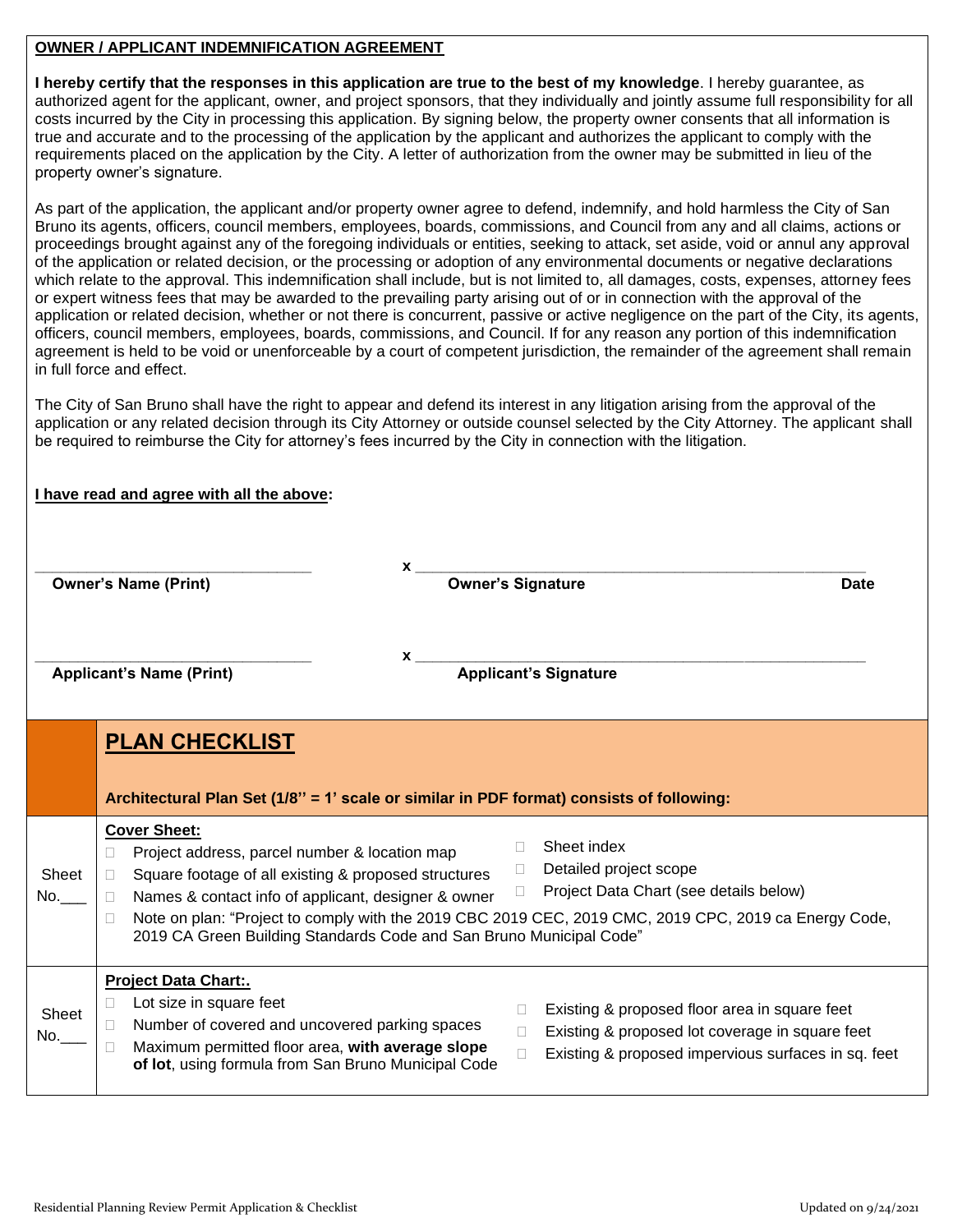| Sheet<br>No.__                                                                                                                                | <b>Site Plan:</b><br>(show the whole lot on one sheet)<br>Grades and elevation of site and building<br>O<br>Lot dimensions with property lines* and setbacks**<br>$\Box$<br>Dimensions from all structures to property lines<br>$\Box$<br>Sidewalk, curb, and gutter<br>$\Box$<br>Roof plan showing slopes and eaves width<br>$\Box$<br>Rights-of-way and easements<br>$\Box$<br>Significant trees and landscaping features<br>П<br>Size and use of all structures on the lot<br>$\Box$<br>Existing and proposed fences and retaining walls<br>П<br>Show all site utilities (water/gas/sewer/power poles)<br>Ш<br>For two-story projects, show approximate locations and setbacks of neighboring buildings<br>$\Box$<br>Driveways, parking areas, paths, walkways, and all other impervious surfaces<br>$\Box$<br>*In San Bruno, property lines generally start 2-6 feet (or more) BEHIND the sidewalk. Consult the Public Works Department for your project site to<br>verify the correct property line location. **House setbacks are measured from the property line, garage setbacks are measured from sidewalk. |  |
|-----------------------------------------------------------------------------------------------------------------------------------------------|----------------------------------------------------------------------------------------------------------------------------------------------------------------------------------------------------------------------------------------------------------------------------------------------------------------------------------------------------------------------------------------------------------------------------------------------------------------------------------------------------------------------------------------------------------------------------------------------------------------------------------------------------------------------------------------------------------------------------------------------------------------------------------------------------------------------------------------------------------------------------------------------------------------------------------------------------------------------------------------------------------------------------------------------------------------------------------------------------------------------|--|
| Sheet<br>No.                                                                                                                                  | <b>Floor Plans:</b><br>Include existing and proposed floor plans<br>□<br>Identify existing walls to remain, walls to be demolished, and new walls<br>⊔<br>Identify use of each room<br>$\Box$                                                                                                                                                                                                                                                                                                                                                                                                                                                                                                                                                                                                                                                                                                                                                                                                                                                                                                                        |  |
| Sheet<br>No.                                                                                                                                  | <b>Elevations:</b><br>(Required for all sides, including those with no proposed changes)<br>Include existing and proposed elevations<br>□<br>Label each elevation by its orientation (front, rear, side, north, south, east, west)<br>$\Box$<br>Indicate maximum building height (see SBMC 12.80.245 for definition)<br>П<br>Label and accurately depict siding, roof materials, trim, windows, doors, gutters, downspouts, stairs, balconies,<br>chimneys, and all significant decorative elements<br>For multi-story projects, show how the upper floor conforms to either daylight plane or façade articulation options<br>$\Box$<br>and explains the relevant treatment (see San Bruno Residential Design Guidelines section below)                                                                                                                                                                                                                                                                                                                                                                              |  |
| Sheet<br>No.___                                                                                                                               | Landscape Plan:<br>Existing and proposed trees, shrubs, and ground cover, including street trees.<br>$\Box$<br>Landscaping features such as planters, paved areas, water features, etc.<br>$\Box$<br>Plant schedule with the following: (a) Latin and common names; (b) size; (c) quantity; (d) characteristics<br>$\Box$<br>Identify any trees that will be removed and show tree name, trunk diameter, and intention to remove. A permit is<br>□<br>required for removal of a heritage tree. For the definition of what constitutes a heritage tree, see SBMC 8.25.020<br>Explain how proposed landscaping conforms to Model Water Efficient Landscape Ordinance (MWELO)<br>□                                                                                                                                                                                                                                                                                                                                                                                                                                      |  |
| Sheet<br>No.                                                                                                                                  | Separate Plans & Permits Required for the Following<br><b>Types of Work:</b><br>Encroachment of public right-of-way<br>Ω.<br>Automatic fire sprinklers and fire alarms<br>$\Box$<br>Revisions to the approved plan<br>u<br>Structure demolition<br>П                                                                                                                                                                                                                                                                                                                                                                                                                                                                                                                                                                                                                                                                                                                                                                                                                                                                 |  |
| <b>San Bruno Residential Design Guidelines</b><br>Find at this link: https://www.sanbruno.ca.gov/civicax/filebank/blobdload.aspx?blobid=24006 |                                                                                                                                                                                                                                                                                                                                                                                                                                                                                                                                                                                                                                                                                                                                                                                                                                                                                                                                                                                                                                                                                                                      |  |
|                                                                                                                                               | □ I have reviewed the San Bruno Residential Design Guidelines. INITIAL:<br>Neighborhood Compatibility (SBRDG 3.1): My project is compatible with the houses of the neighborhood.<br>Second Floor Treatment (3.6): My project conforms to either daylight plane or façade articulation options and explains the<br>relevant treatment in the plan sets (for projects that include more than one story only)<br><b>Entries (3.7):</b> My project provides a defined entry which is appropriate for its architectural style and neighborhood.<br>(projects that make changes to the entry and front façade)                                                                                                                                                                                                                                                                                                                                                                                                                                                                                                             |  |
|                                                                                                                                               | Doors and Windows (3.8): The doors and windows of my project are consistent with and complement the architectural style<br>of the home. Windows have trim and sills which are labeled on elevations. (projects that add/change doors & windows)<br>Materials and Colors (3.9): Materials and colors of my project are consistent with the architectural style.<br><b>Architectural Details (3.10):</b> My project utilizes decorative elements and details which are clearly labelled on elevations.<br>Privacy and Solar Access (3.13): My project minimizes shadow impacts and privacy intrusions on adjacent properties. (for<br>projects that include more than one story only)                                                                                                                                                                                                                                                                                                                                                                                                                                  |  |
|                                                                                                                                               | Note: These are the minimum submittal requirements; additional information may be required after the initial plan review.                                                                                                                                                                                                                                                                                                                                                                                                                                                                                                                                                                                                                                                                                                                                                                                                                                                                                                                                                                                            |  |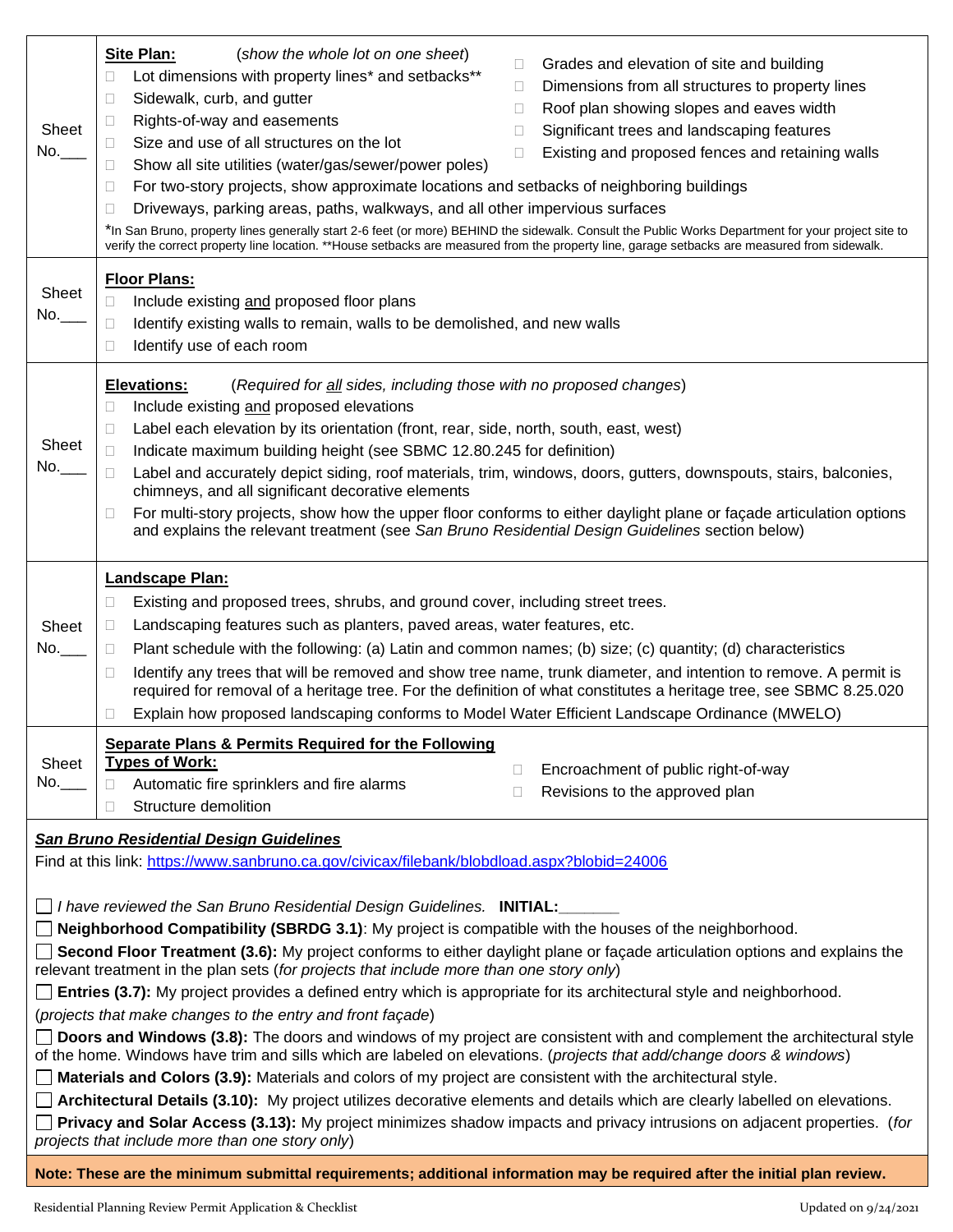# **PLANNING DIVISION – COMMUNITY & ECONOMIC DEVELOPMENT DEPARTMENT:**

1. Prior to the issuance of the first building permit, applicable development impact fees shall be paid in full on the fee schedule in effect at the time of building permit issuance. Where construction of a project is phased, fees can be paid for each residential unit or building when the applicable building permit issued.

# **BUILDING DIVISION – COMMUNITY & ECONOMIC DEVELOPMENT DEPARTMENT:**

- 2. Building permit applications/building plans submitted on or after January 1, 2020, will have to be designed to the new 2019 California Building Codes.
- 3. Please imprint, on the submitted plans, the Construction Best Management Practices. To access the standard plan, please visit: [http://www.flowstobay.org/construction.](http://www.flowstobay.org/construction)
- 4. Please note on plan: The City of San Bruno Municipal Code Section 6.16.070 the operation of any equipment or performance of any outside construction related to a project shall not exceed the noise level and time indicated below:

Monday through Saturday:

- 7:00 AM to 10:00 PM 85 Decibels
- 10:00 PM to 7:00 AM 60 Decibels

Sunday:

- 10:00 AM to 7:00 PM 85 Decibels
- 7:00 PM to 10:00 AM 60 Decibels
- 5. Approval of this Project does not relieve the Applicant from the applicable requirements of subsequent permits and approvals, including but not limited to the following as may be applicable:
	- a. Grading Permit and Improvement Plan
	- b. Fire Permit
	- c. School District Development Impact fee requirements
- 6. Prior to the issuance of building permits, the applicant/developer shall submit a Construction and Demolition Application to the Building and Safety Division. The link to access application: <https://www.sanbruno.ca.gov/civicax/filebank/blobdload.aspx?BlobID=32797>

#### **ENGINEERING DIVISION – PUBLIC WORKS DEPARTMENT:**

7. ENCROACHMENT PERMIT:

The contractor shall apply for and obtain an encroachment permit from the Engineering Division prior to performing any work in the public right-of-way and/or public easements and prior to issuance of the associated Building Permit.

#### 8. TRAFFIC/PEDESTRIAN CONTROL PLAN:

Activities that require temporary closures of sidewalks, vehicle and/or bike lanes, or other public paths shall require review and approval by the Engineering Division through an encroachment permit.

#### 9. CONSTRUCTION VEHICLES, EQUIPMENT, AND MATERIALS:

All construction related vehicles, equipment, and materials shall be managed on-site. At no time shall such items be parked or stored in the public right-of-way without an encroachment permit or written approval by the City Engineer.

#### 10. GRADING PERMIT:

The applicant shall obtain a grading permit for any grading over 50 cubic yards (cut + fill), or as required by the San Bruno Municipal Code, Title 12, Article I, Chapter 12.08.